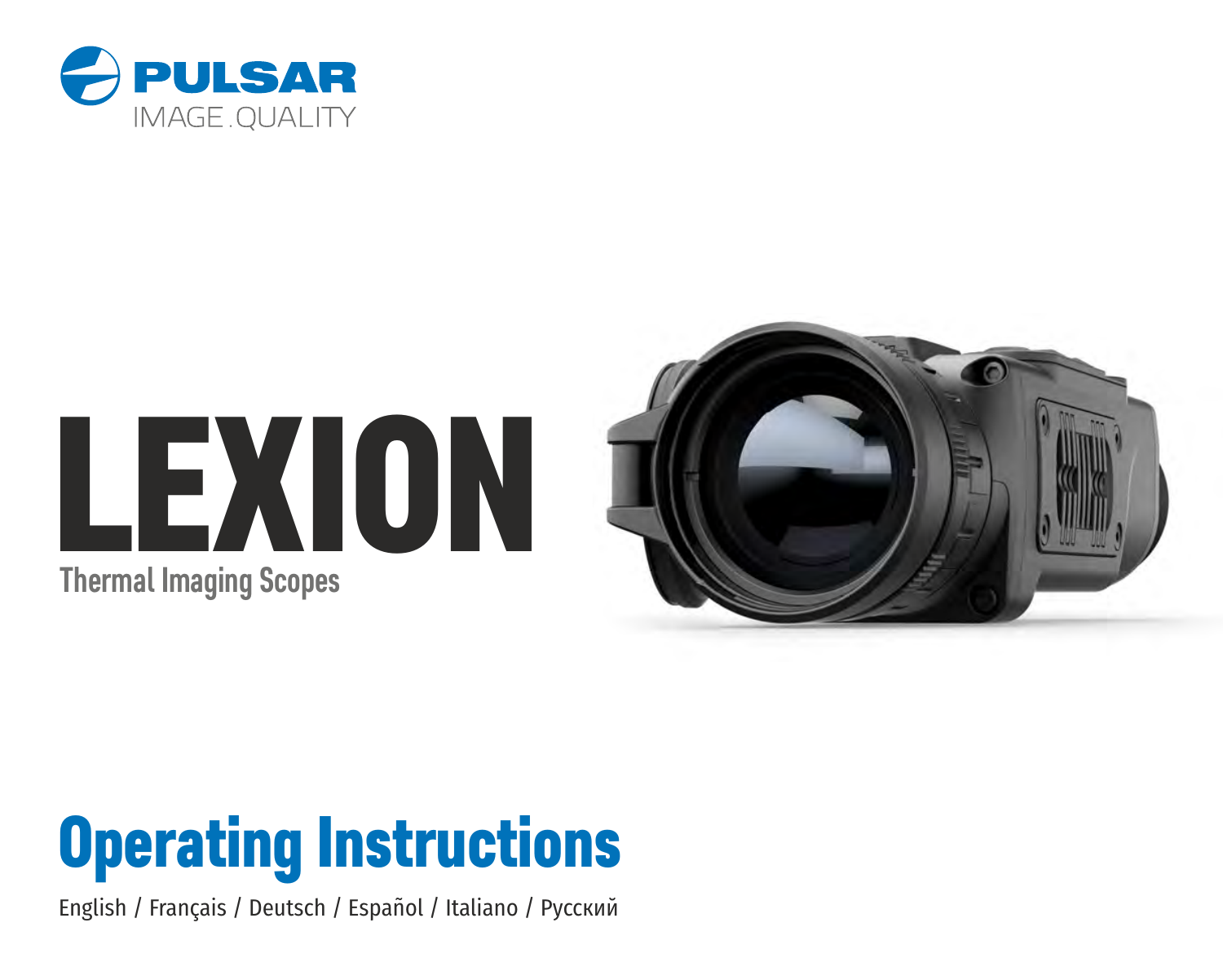#### **Attention!** Lexion thermal imaging monoculars require a license if exported outside your country. **EN**

#### **Electromagnetic compliance**

This product complies with EU Standard EN 55032:2015, Class A.

**Warning!** Operation of this equipment in a residential environment could cause radio interference.

For detailed information about the device, please download the complete user manual: www.pulsar-vision.com/products/thermal-imaging-scopes

Attention! Les caméras thermiques Lexion nécessitent une licence s'ils sont exportés hors de votre pays. **FR**

#### **Compatibilité électromagnétique**

Ce produit est conforme à la norme européenne EN 55032:2015, Classe A. **Attention!** L'utilisation de ce matériel dans un environnement résidentiel peut produire des interférences radio.

Pour des informations détaillées sur la lunette, prière de télécharger le manuel complet d'utilisation: www.pulsar-vision.com/products/thermal-imaging-scopes

**Achtung!** Wärmebildgeräte Lexion benötigen eine Lizenz, wenn sie außerhalb Ihres Landes exportiert werden. **DE**

#### **Elektromagnetische Verträglichkeit**

Das Produkt entspricht der Europäischen Norm EN 55032:2015, Klasse A. **Warnung!** Der Betrieb dieses Gerätes im Wohngebiet kann Funkstörungen verursachen. Für detaillierte Informationen über das Gerät, bitte das vollständige Handbuch herunterladen: www.pulsar-vision.com/products/thermal-imaging-scopes

**¡Atención!** Los monoculares de visión térmica Lexion requieren una licencia si se exportan fuera de su país. **ES**

#### **Compatibilidad electromagnética**

Este producto cumple con la reglamentación de la UE EN 55032:2015, Clase A. **Advertencia:** el funcionamiento de este equipo en áreas residenciales podría causar radio interferencias.

Para obtener información detallada acerca del dispositivo, descargue el manual de usuario al completo: www.pulsar-vision.com/products/thermal-imaging-scopes

**Attenzione!** I monocoli termici Lexion richiedono una licenza se esportati al di fuori del proprio paese.

#### **Compatibilità elettromagnetica**

**IT**

Questo prodotto è conforme alla norma europea EN 55032:2015, Classe A. **Avvertenza:** l'uso di questa apparecchiatura in un'area residenziale può causare perturbazioni radioelettriche.

www.pulsar-vision.com/products/thermal-imaging-scopes Per informazioni dettagliate sul dispositivo, scaricare il manuale d'uso completo:

**Внимание!** Тепловизионные монокуляры Lexion требуют лицензии, если они экспортируются за пределы Вашей страны. **RU**

# **Электромагнитная совместимость.**

Данный продукт соответствует требованиям европейского стандарта EN 55032:2015, Класс А.

**Внимание:** эксплуатация данного продукта в жилой зоне может создавать радиопомехи.

Для получения подробной информации о приборе скачайте полное руководство по эксплуатации:

http://www.pulsar-vision.com/ru/products/thermal-imaging-scopes

| <b>Thermal Imaging Scope Lexion</b> | $1 - 26$  | <b>ENGLISH</b>  |
|-------------------------------------|-----------|-----------------|
| Lunette d'imagerie thermique Lexion | $27 - 52$ | <b>FRANCAIS</b> |
| Wärmebildgerät Lexion               | 53-80     | <b>DEUTSCH</b>  |
| Monocular térmico Lexion            | 81-108    | <b>ESPAÑOL</b>  |
| <b>Termovisore Lexion</b>           | 109-134   | <b>ITALIANO</b> |
| <b>Тепловизор Lexion</b>            | 135-160   | <b>PYCCKWM</b>  |



 $C \in \mathbb{Z}$  FHT ROHS

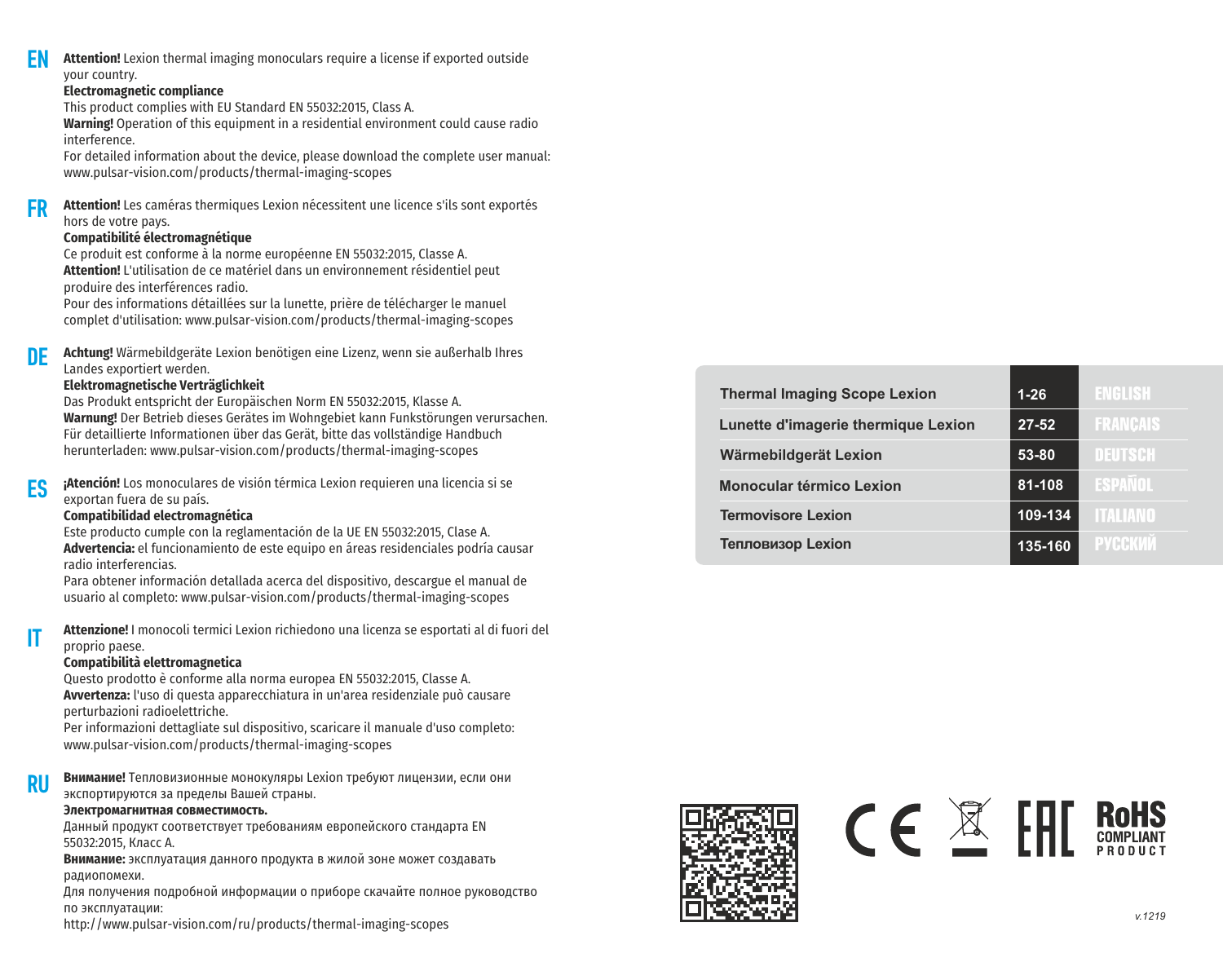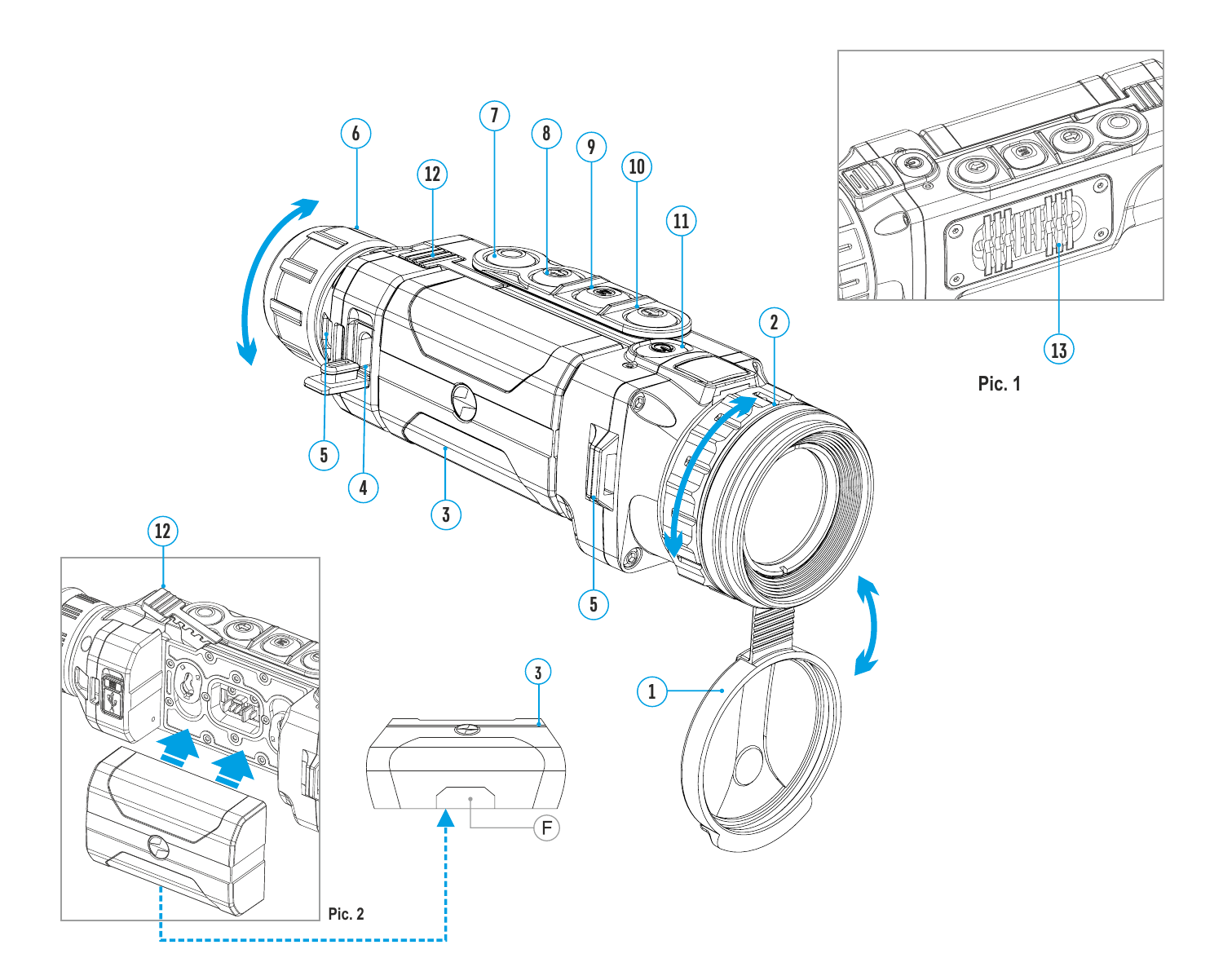# **ENGLISH**

# **SPECIFICATIONS**

| <b>MODEL Lexion</b><br>SKU#                  | <b>XP28</b><br>77443     | <b>XP38</b><br>77444                  | <b>XP50</b><br>77445     |
|----------------------------------------------|--------------------------|---------------------------------------|--------------------------|
| Microbolometer:                              |                          |                                       |                          |
| Type                                         | uncooled                 | uncooled                              | uncooled                 |
| Resolution, pixels                           | 640x480                  | 640x480                               | 640x480                  |
| Frame rate, Hz                               | 50                       | 50                                    | 50                       |
| Pixel size, um                               | 17                       | 17                                    | 17                       |
| <b>Optical characteristics:</b>              |                          |                                       |                          |
| Magnification, x                             | 1.4                      | 1.9                                   | 2.5                      |
| Continuous digital zoom, x                   | $1.4 - 11.2$             | $1.9 - 15.2$                          | $2.5 - 20$               |
| Digital zoom                                 | 2x/4x/8x                 | 2x/4x/8x                              | 2x/4x/8x                 |
| Objective lens                               | F28 mm,                  | F38 mm,                               | F50 mm.                  |
|                                              | F/1.2                    | F/1.2                                 | F/1.2                    |
| Field of view (horizont.),                   |                          |                                       |                          |
| degrees / m@100m                             | 22/39                    | 16.3 / 28.6                           | 12.4 / 21.8              |
| Dioptre adjustment, D                        | ±5                       | ±5                                    | ±5                       |
| Detection distance                           |                          |                                       |                          |
|                                              |                          |                                       |                          |
| $(1,7 \text{ m object})$ , m / y<br>Display: | 1000 / 1094              | 1350 / 1476                           | 1800 / 1969              |
| Type                                         |                          |                                       |                          |
| Resolution, pixels                           | <b>AMOLED</b><br>640x480 | <b>AMOLED</b>                         | <b>AMOLED</b><br>640x480 |
|                                              |                          | 640x480                               |                          |
| <b>Operational characteristics:</b>          |                          |                                       |                          |
| Power supply                                 | $3 - 4.2$ V              | $3 - 4.2 V$                           | $3 - 4.2 V$              |
| Battery type / Capacity /                    |                          | Li-Ion Battery Pack IPS7 / 6400 mAh / |                          |
| Output voltage                               |                          | DC 3.7 V                              |                          |
| External power supply                        | 5 V (USB)                | 5 V (USB)                             | 5 V (USB)                |
| Operating time on battery pack               |                          |                                       |                          |
| (at t=22°C), h*                              | 10                       | 10                                    | 10                       |
| Degree of protection, IP code                |                          |                                       |                          |
| (IEC60529), with installed battery           | IPX7                     | IPX7                                  | IPX7                     |
| Operating temperature range                  |                          | -25 °C  +50 °C / -13 °F  122 °F       |                          |
| Dimensions, mm                               | 207x58x58                | 207x58x58                             | 217x58x58                |
| inch                                         | 8.1x2.3x2.3              | 8.1x2.3x2.3                           | 8.5x2.3x2.3              |
| Weight (without battery), kg                 | 0.4                      | 0.45                                  | 0.5                      |
| 0Z                                           | 14.1                     | 15.9                                  | 17.6                     |
| Video recorder                               |                          |                                       |                          |
| Video / photo resolution, pixel              | 640x480                  | 640x480                               | 640x480                  |
| Video / photo format                         | .avi / .jpg              | .avi / .jpg                           | .avi / .jpg              |
| Built-in memory                              | 16 Gb                    | 16 Gb                                 | 16 Gb                    |
| Built-in memory capacity                     |                          | 300 min video or >20 000 pictures     |                          |
| Wi-Fi channel                                |                          |                                       |                          |
| Frequency                                    | 2.4 GHz                  | 2.4 GHz                               | 2.4 GHz                  |
| Line-of-sight reception range, m             | 15                       | 15                                    | 15                       |
| Standard                                     | 802.11 b/g               | 802.11 b/g                            | 802.11 b/g               |
|                                              |                          |                                       |                          |

\* Actual operating time depends on the extent of using Wi-Fi and integrated video recorder.

| <b>MODEL Lexion</b><br>SKU#                             | <b>XQ38</b><br>77441 |                                       | <b>XQ50</b><br>77442 |
|---------------------------------------------------------|----------------------|---------------------------------------|----------------------|
| Microbolometer:                                         |                      |                                       |                      |
| Type                                                    | uncooled             |                                       | uncooled             |
| Resolution, pixels                                      | 384x288              |                                       | 384x288              |
| Frame rate, Hz                                          | 50                   |                                       | 50                   |
| Pixel size, um                                          | 17                   |                                       | 17                   |
| <b>Optical characteristics:</b>                         |                      |                                       |                      |
| Magnification, x                                        | 3.1                  |                                       | 4.1                  |
| Continuous digital zoom, x                              | $3,1 - 12,4$         |                                       | $4,1 - 16,4$         |
| Digital zoom                                            | 2x/4x                |                                       | 2x/4x                |
| Objective lens                                          | F38 mm,              |                                       | F50 mm,              |
|                                                         | F/1.2                |                                       | F/1.2                |
| Field of view (horizont.),                              |                      |                                       |                      |
| degrees / m@100m                                        | 9,8/17,2             |                                       | 7, 5/13              |
| Dioptre adjustment, D                                   | ±5                   |                                       | ±5                   |
| Detection distance                                      |                      |                                       |                      |
| $(1,7 \text{ m}$ object), m / y                         | 1350 / 1476          |                                       | 1800 / 1969          |
| Display:                                                |                      |                                       |                      |
| Type                                                    | <b>AMOLED</b>        |                                       | <b>AMOLED</b>        |
| Resolution, pixels                                      | 640x480              |                                       | 640x480              |
| <b>Operational characteristics:</b>                     |                      |                                       |                      |
| Power supply                                            | $3 - 4.2$ V          |                                       | $3 - 4.2$ V          |
| Battery type / Capacity /                               |                      | Li-Ion Battery Pack IPS7 / 6400 mAh / |                      |
| Output voltage                                          |                      | DC 3.7 V                              |                      |
| External power supply                                   | 5 V (USB)            |                                       | 5 V (USB)            |
| Operating time on battery pack                          |                      |                                       |                      |
| (at t=22°C), h*                                         | 10                   |                                       | 10                   |
| Degree of protection, IP code                           |                      |                                       |                      |
| (IEC60529), with installed battery                      | IPX7                 |                                       | IPX7                 |
| Operating temperature range                             |                      | -25 °C  +50 °C / -13 °F  122 °F       |                      |
| Dimensions, mm                                          | 207x58x58            |                                       | 217x58x58            |
| inch                                                    | 8.1x2.3x2.3          |                                       | 8.5x2.3x2.3          |
| Weight (without battery), kg                            | 0.45                 |                                       | 0.5                  |
| 0Z                                                      | 15.9                 |                                       | 17.6                 |
| Video recorder                                          |                      |                                       |                      |
| Video / photo resolution, pixel<br>Video / photo format | 640x480              |                                       | 640x480              |
| Built-in memory                                         | .avi / .jpg          |                                       | .avi / .jpg          |
| Built-in memory capacity                                | 16 Gb                | 300 min video or >20 000 pictures     | 16 Gb                |
| Wi-Fi channel                                           |                      |                                       |                      |
| Frequency                                               | 2.4 GHz              |                                       | 2.4 GHz              |
| Line-of-sight reception range, m                        | 15                   |                                       | 15                   |
| Champional I                                            | 002.44 h/a           | $00044 \text{ k/s}$                   | 00044 kL             |

*This product is subject to change in line with improvements to its design. The latest edition of this user manual is available online at www.pulsar-vision.com*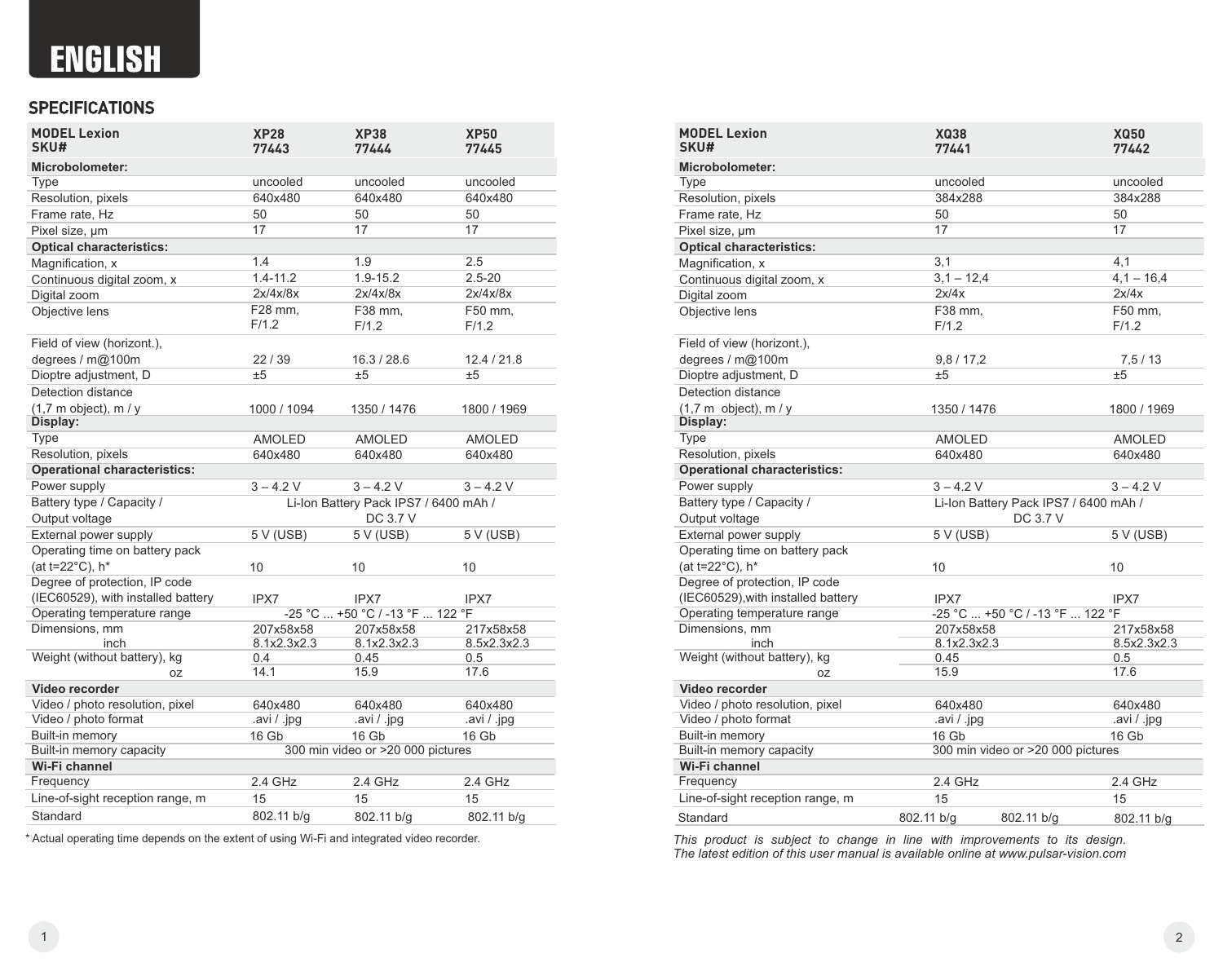# **PACKAGE CONTENTS**

- Lexion Thermal Imaging Scope
- IPS7 Battery Pack
- Battery charger with mains charger
- USB cable
- 

#### **DESCRIPTION 2**

**Lexion** thermal imaging scopes are based on an IR sensor (uncooled microbolometer) are represented by a number of models featuring various magnification and lens diameter. The scopes are designed for the use both in the night-time and during the day in adverse weather conditions (fog, smog, rain) to see through obstacles hindering detection of targets (branches, tallgrass, thick bushes etc.).

BPS 3xAA Battery Holder

Carrying case Wrist strap Quick start guide Lens cloth Warranty card

**Lexion** thermal imaging scopes do not require an external source of light and are not affected by bright light exposure.

**Lexion** thermal imaging scopes are designed for various areas of application including surveillance, trail orienteering, search and rescue operations, law enforcement, security, etc.

**3**

# **FEATURES**

- User-friendly interface
- Three operating modes Rocks, Forest, Identification
- Three calibration modes Manual, Semi-automatic, Automatic
- Eight colour palettes for observation
- Built-in 3-axis accelerometer, gyroscope, magnetometer
- Defective pixel repair function
- Stadiametric rangefinder
- Display off option
- Functional and ergonomic design
- Updatable features
- Wide range of operating temperatures (-25 °С …+50 °С)

#### **VIDEO RECORDING**

- Built-in video and sound recorder  $\ddot{\phantom{a}}$
- Integration with iOS and Android based mobile devices
- Wi-Fi. Remote control and viewing using smartphone
- YouTube. Direct video streaming and recording to the Internet via smartphone using the Stream Vision application

#### **BATTERY PACK:**

- $\bullet$ Quick-release Li-Ion battery packs IPS7/IPS14
- Operating time in Wi-Fi mode up to 20 hours\*
- Operation on АА or CR123 batteries
- Charging IPS7/IPS14 batteries via USB

*\* on Battery Pack IPS14 (sold separately).*

**4**

# **EXTERNAL VIEW AND CONTROLS**

- **1** Lens cover
- **2** Lens focusing ring
- **3** Battery Pack
- **4** Micro-USB port
- **5** Wrist strap lugs
- **6** Dioptre adjustment ring
- **7** Recording button **REC**
- **8** Navigation button **DOWN**
- **9** Button **MENU**
- **10** Navigation button **UP**
- **11** Power on/off button **ON**
- Lever for battery pack **12**
- Radiator cooling system **13**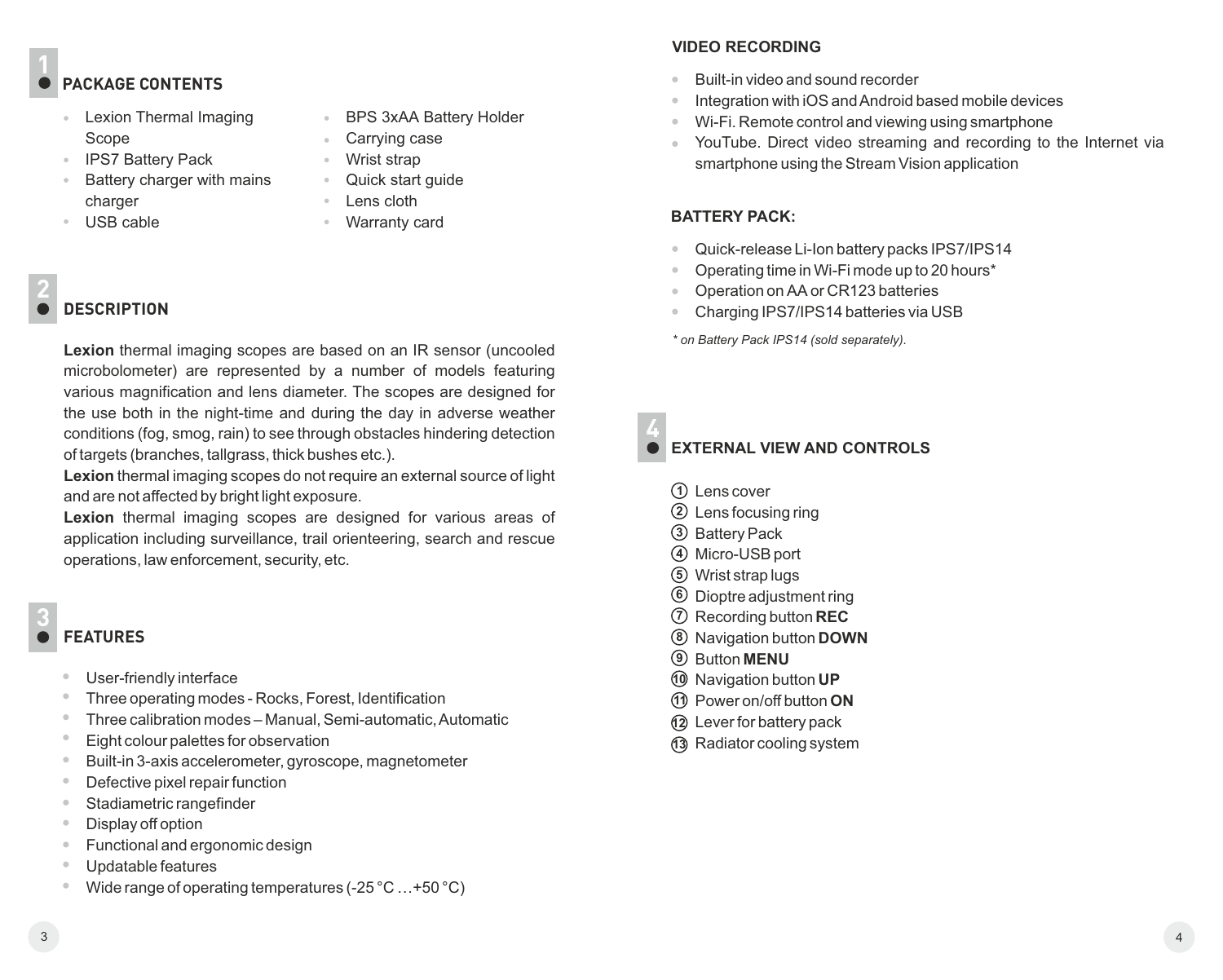# **DESCRIPTION OF CONTROLS**

| <b>BUTTON</b>                              | <b>OPERATING MODE</b>      | <b>FIRST SHORT</b><br><b>PRESS</b> | <b>OTHER SHORT</b><br><b>PRESSES</b> | <b>LONG PRESS</b>                              |  |
|--------------------------------------------|----------------------------|------------------------------------|--------------------------------------|------------------------------------------------|--|
| ON (11)<br>⊍                               | Device is off              |                                    | Power device on Calibrate the sensor |                                                |  |
|                                            | <b>Display OFF</b><br>mode | Turn display on                    | Calibrate the sensor                 | Turn display off/<br>Power device off          |  |
|                                            | Device is on               | Calibrate the sensor               |                                      |                                                |  |
| UP (10)                                    | Regular<br>(viewing)       |                                    | Operating modes                      |                                                |  |
|                                            | Main menu                  | Navigation upwards/rightwards      |                                      |                                                |  |
|                                            | Quick menu                 |                                    | Changes parameters                   |                                                |  |
| <b>MENU</b><br>Regular<br>(viewing)<br>(9) |                            | Enter quick menu                   |                                      | Enter main menu                                |  |
| М                                          | Main menu                  | Confirm selection                  |                                      | Exit submenu without<br>confirming selection / |  |
|                                            | Quick menu                 | Switch between quick menu options  |                                      | Exit menu<br>(switch to<br>viewing mode)       |  |
| <b>DOWN</b><br>(8)                         | Regular<br>(viewing)       | Control step-up digital zoom       |                                      | PiP on/off                                     |  |
|                                            | Main menu                  | Navigation downwards/leftwards     |                                      | $\sim$                                         |  |
|                                            | Quick menu                 | Changes parameters                 |                                      |                                                |  |
| <b>REC</b><br>(7)                          | Video mode                 | Start video<br>recording           | Pause / resume<br>video recording    | Stop video recording /<br>Switch to photo mode |  |
|                                            | Photo mode                 | Take a photograph                  |                                      | Switch to video mode                           |  |

#### **USING THE BATTERY PACK 6**

**Lexion** thermal imaging scopes are supplied with a rechargeable Li-Ion Battery Pack IPS7 which allows operation for up to 10 hours. Please remember to charge the Battery Pack before first use.

# **Charging:**

- Lift the lever **(C)** of the charging base.  $\bullet$  .
- Remove the protective cover from the Battery Pack.  $\alpha$
- Install the Battery Pack into the charging base as shown in Pic.3;  $\bullet$  . click the lever **(C).**
- Upon installation, a green **LED** indicator **(D)** on the charging base  $\alpha$  . will start to glow and begin flashing:
	- **once** if the battery charge ranges from **0% to 50%**;
	- **twice** if the battery charge ranges from **51% to 75%**;
	- **three** times if the battery charge ranges from **76% to 100%**;
- If the indicator lights green continuously, the battery is fully charged.
- You can remove the battery from the charger by lifting the lever **(C)**.  $\alpha$  .
- If the indicator of the charger lights **red** continuously upon battery  $\alpha$  . installation, probably the battery's charge level is lower than acceptable (the battery has been long in deep discharge). Keep the battery in the charger for a long time (up to several hours), remove and re-insert it. If the indicator starts blinking green, the battery is good; if it keeps lighting red it's defective. **Do not use the battery!**
- $\Phi$  . Connect the Micro-USB plug of the USB cable to the port **(E)** of the charger.
- Connect the Micro-USB plug to the charger.  $\Phi$  .
- Insert the plug of the charger to the 220 V socket.  $\alpha$  .



**5**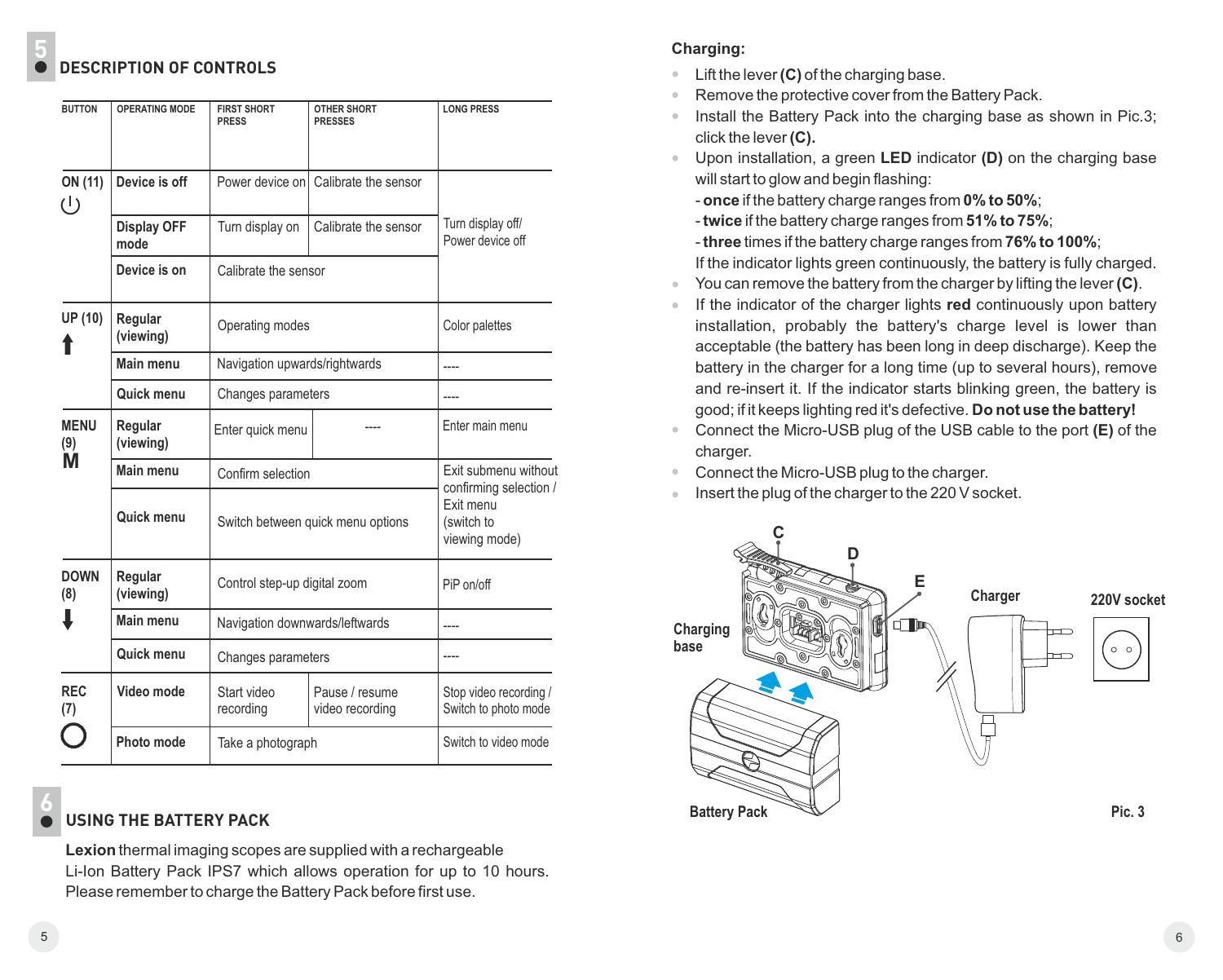#### **INSTALLATION:**

- $\bullet$ Remove the protective cover from the Battery Pack.
- $\bullet$ Lift the lever **(12)**.
- **Install the battery into the dedicated slot on the device housing so that** element **F** (Pic.2**)** appears from below.
- **Fix the battery by clicking the lever.**

#### **SAFETY MEASURES:**

- Only use the charger supplied with the Battery Pack. The use of any other charger may irreparably damage the Battery Pack or the charger and may cause fire.
- **When keeping the battery for a long period, the battery should not be fully charged or fully discharged.**
- **Do not charge the battery immediately after bringing the battery from cold environment to a warm one. Wait for 30-40 minutes for the battery to get warm.**
- Do not leave a battery unattended while charging.  $\bullet$ Never use a modified or damaged charger.
- Charge the Battery Pack at a temperature from 0 °C to +45 °C. Otherwise batter's life will decrease significantly.
- Do not leave the Battery Pack with a charger connected to the mains longer than 24 hours after full charge.
- Do not expose the battery pack to high temperature or to a naked  $\bullet$ flame.
- Do not submerge the battery in water.  $\bullet$
- Do not connect external device with a current consumption that exceeds permitted levels.
- The Battery Pack is short circuit protected. However, any situation that may cause short-circuiting should be avoided.
- Do not dismantle or deform the Battery Pack.  $\sim$
- $\bullet$ Do not drop or hit the battery.
- $\oplus$ When using the battery at negative temperatures, battery's capacity decreases, this is normal and is not a defect.
- Do not use the battery at the temperatures above those shown in the table – this may decrease battery's life.
- Keep the battery out of the reach of children.

#### **EXTERNAL POWER SUPPLY 7**

The device can be powered with an external power supply such as Power Bank (5 V).

- Connect the external power supply to the USB port **(4)** of the device  $\alpha$  . (Pic. 1).
- The device switches to operation from external power supply, and the IPS7 Battery Pack will begin slowly charging.
- The display will show the battery icon  $\mathbb{Z}$  with charge level as a  $\bullet$  . percentage.
- **If the device operates on external power supply but the IPS7 battery is** not connected, the icon  $\frac{1}{\sqrt{1-\frac{1}{n}}}$  is shown.
- When the external power supply is disconnected, the device switches to the internal battery pack without powering off.

#### **OPERATION 8**

**WARNING! Do not point the objective lens of the unit at intensive sources of light such device emitting laser radiation or the sun. This may render the electronic components inoperative. The warranty does not cover damage caused by improper operation.**

**WARNING! The radiator cooling system (13) becomes warm during operation: this is normal and allows an increase in the sensitivity of the device.** 

#### **Powering on and image setup**

- $\alpha$ Open the lens cover **(1)**.
- Turn the unit on with a short press of the **ON (11)** button .
- To obtain a crisp image of the icons on the display, rotate the dioptre  $\alpha$  . adjustment ring **(6)**. After this there is no need to rotate the dioptre adiustment ring for distance or any other conditions.
- To focus on the object being observed rotate the lens focusing ring **(2)**.
- $\alpha$  . To set up display brightness and contrast and continuous zoom, please refer to the QUICK MENU FUNCTIONS section.
- After use, hold down the **ON** button to turn the unit off.

## **SENSOR CALIBRATION 9**

Calibration allows levelling of the background temperature of the microbolometer and eliminates image flaws (such as frozen image, vertical stripes etc.).

There are three calibration modes: manual **(M)**, semi-automatic **(SA)** and automatic **(А)**.

Select the desired mode in the menu option "CALIBRATION"  $\leftrightarrow$ .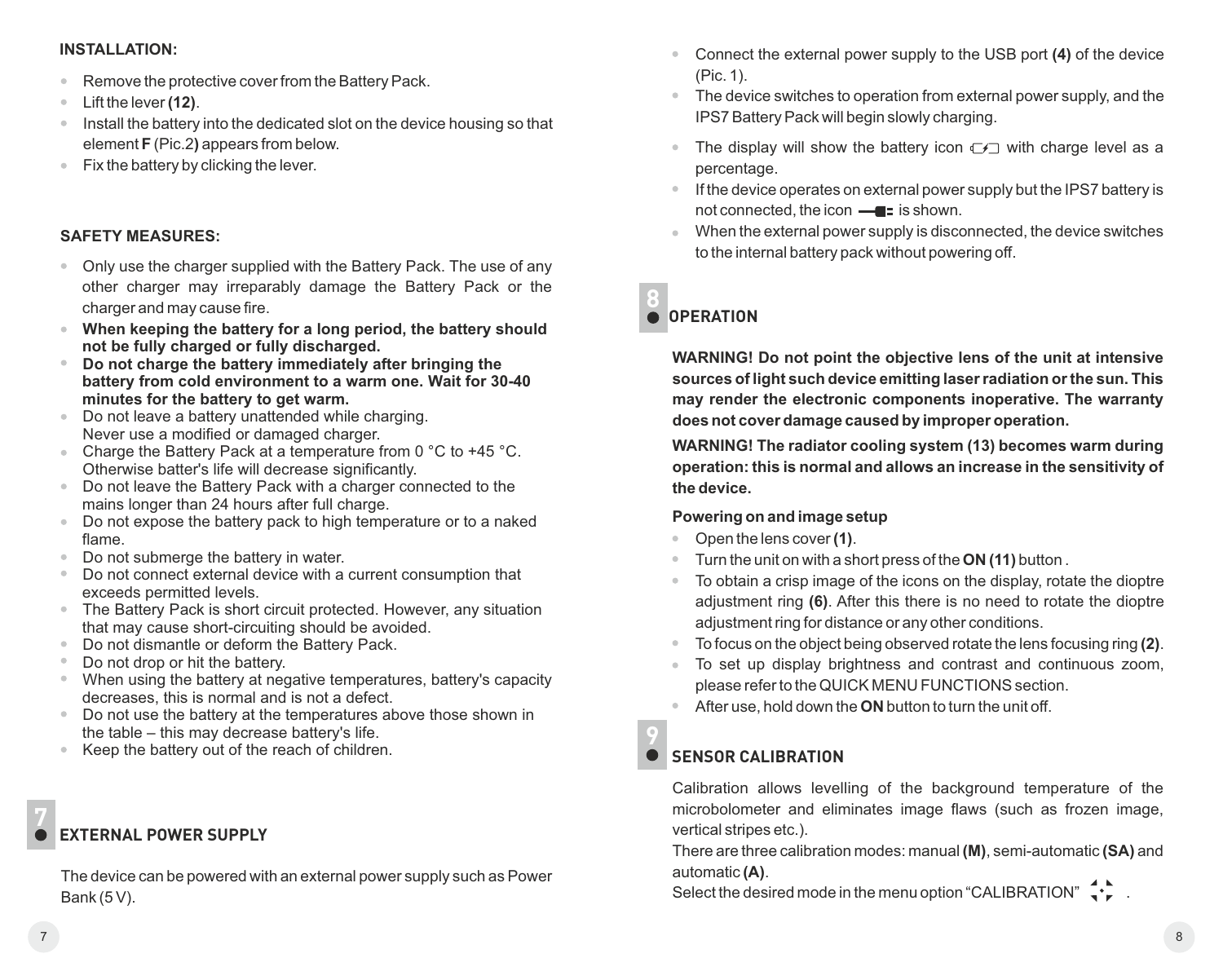- **Mode М (manual)**. Close the lens cover, turn the device on with a  $\alpha$ short press of the **ON** button **(11)**. Having finished calibration, open the lens cover.
- $\ddot{\phantom{a}}$ **Mode SA (semi-automatic)**. Calibration is activated with a short press of the **ON** button. You do not have to close the lens cover (the sensor is closed with the internal shutter automatically).
- **Mode А (automatic)**. The device calibrates by itself according to the software algorithm. You do not have to close the lens cover (the sensor is closed with the internal shutter automatically). User assisted calibration with the **ON** button is allowed in this mode (in semi-automatic mode).

# **10**

# **STEP-UP DIGITAL ZOOM**

The device allows you to quickly increase the basic magnification (please refer to the **"Digital zoom"** line in the specifications table) by two times or four times (8 times in XP models), as well as to return to the basic magnification. To operate the step-up digital zoom, press successively the **DOWN** (8) button.

**11**

# **QUICK MENU FUNCTIONS**

The Quick menu allows change of basic settings (display brightness and contrast, continuous digital zoom and stadiametric rangefinder).

- $\bullet$ Enter the menu with a short press of the **М (9)** button.
- To toggle between the functions below, press successively the **M**  $\color{black} \bullet$ button.
- **Brightness**  $\dot{\bullet}$  press the UP (10)/ DOWN (8) buttons to change  $\bullet$ display brightness from 00 to 20.
- **Contrast**  $\bigcirc$  press the UP/ DOWN buttons to change display  $\hskip 10pt 0$ contrast from 00 to 20.
- **Digital zoom**  $\mathbb{Q}_r$  press the **UP/ DOWN** buttons to change digital zoom from 1.0x to 4.0x (or 8.0x in XP models). Continuous digital zoom is in 0.1x increments.



The initial value of the continuous digital zoom is x1.0 if the step-up digital zoom is not active.

**Notes.**

 - actual magnification is the product of the basic magnification value and continuous digital zoom value. For example: the device's basic magnification is 3.0х, continuous digital zoom value х1.7. Actual magnification is 5.1х (3.0\*1.7).

 - display brightness and contrast settings are saved in the memory when the unit is turned off.

**The stadiametric rangefinder**  $\left| \right|$  — press the UP/ DOWN buttons to change distance to an object being ranged (please refer to section 16 for more details).

#### **MAIN MENU FUNCTIONS 12**

- Enter the main menu with a long press of the **М (9)** button.
- Press the **UP (10)**/ **DOWN (8)** buttons to switch between the menu options.
- Menu navigation is cyclical: as soon as the last menu option of the  $\alpha$ first tab is reached, first menu option of the second tab starts.
- Enter a menu option with a short press of the **М** button.
- Exit the menu with a long press of the **М** button.
- Automatic exit takes place in 10 sec of inactivity.
- Upon exit from the menu the cursor location  $\blacktriangleright$  is memorized only for the duration of the working session (i.e. until the unit is turned off). Upon restarting the device and entering the menu the cursor will be located on the first menu option.

## **MENU CONTENTS:**

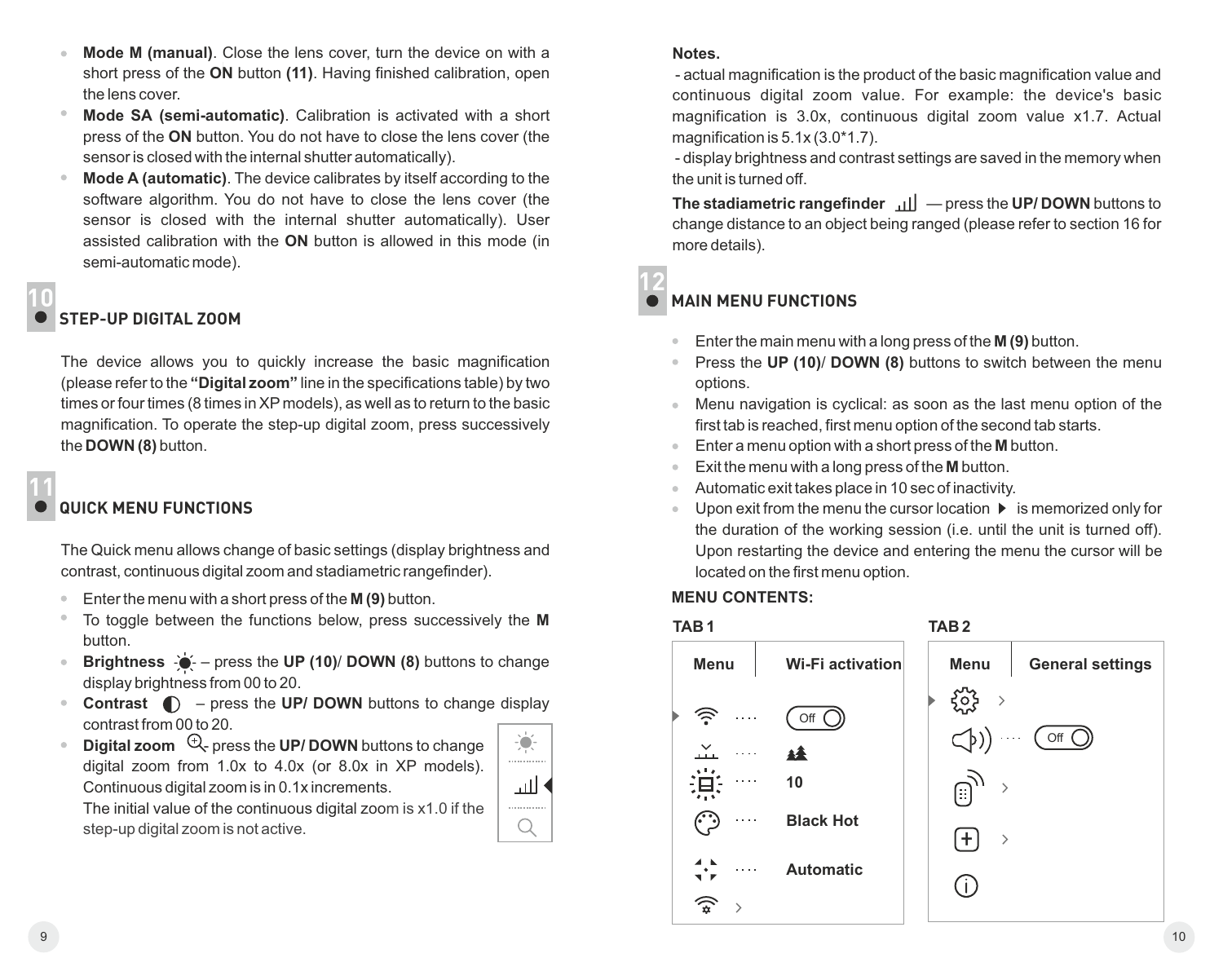#### **Menu contents and description**

| Wi-Fi                                                        | <b>Wi-FiON/OFF</b>                                                                                                                                                                                                                                                                                                                                                                                    |        |
|--------------------------------------------------------------|-------------------------------------------------------------------------------------------------------------------------------------------------------------------------------------------------------------------------------------------------------------------------------------------------------------------------------------------------------------------------------------------------------|--------|
| $\approx \cdots$<br>$\circ$ ( $\circ$ )                      | • Enter the main menu with a long press of the M<br>$(9)$ button.                                                                                                                                                                                                                                                                                                                                     |        |
|                                                              | • Select option "Wi-Fi" with UP (10)/ DOWN (8)<br>buttons.                                                                                                                                                                                                                                                                                                                                            |        |
| $\widehat{\mathbb{R}}$ $\cdots$ $\bigcirc$ on $\widehat{\ }$ | • Turn Wi-Fi on-off with a short press of the M<br>button.                                                                                                                                                                                                                                                                                                                                            | Color  |
| Mode                                                         | The devices have three operating modes: FOREST<br>(observation mode of objects within low thermal<br>contrast conditions), <b>IDENTIFICATION</b> (high zoom<br>mode), <b>ROCKS</b> (observation mode of objects within<br>high thermal contrast conditions). Each mode has<br>been created to provide the best image quality of an<br>object being observed within various observation<br>conditions. |        |
|                                                              | • Press and hold the <b>Menu</b> button to enter the<br>menu.                                                                                                                                                                                                                                                                                                                                         |        |
|                                                              | • Select the 'Mode' option.                                                                                                                                                                                                                                                                                                                                                                           |        |
|                                                              | • A short press of the <b>Menu</b> button opens the menu.                                                                                                                                                                                                                                                                                                                                             |        |
|                                                              | • Select one of the settings described below with<br>the UP / DOWN buttons.                                                                                                                                                                                                                                                                                                                           |        |
|                                                              | • A short press of the <b>Menu</b> button confirms the<br>selection.                                                                                                                                                                                                                                                                                                                                  |        |
| <b>Rocks</b>                                                 | <b>ROCKS MODE</b> – This is the best mode when<br>observing objects after a sunny day or within urban<br>conditions.                                                                                                                                                                                                                                                                                  |        |
| 本条<br>Forest                                                 | <b>FOREST MODE</b> – This is the best mode when<br>searching and observing within field conditions,<br>against the background of leaves, bushes and<br>grass. The mode is highly informative about an<br>object being observed as well as landscape details.                                                                                                                                          | Calibr |
| $\circledcirc$<br>Identification                             | <b>IDENTIFICATION MODE</b> – This is the best mode<br>when observing objects within adverse weather<br>conditions (fog, mist, rain and snow). It allows you to<br>recognize the characteristics of an object being<br>observed more clearly. Zoom increase may be<br>accompanied by insignificant image graininess.                                                                                   |        |
|                                                              | Note: Quick activation of the operating modes is<br>possible by using the UP button. Short press of the<br><b>UP</b> button activates the switching of the operating<br>modes.                                                                                                                                                                                                                        |        |
|                                                              | <b>Graphics brightness</b>                                                                                                                                                                                                                                                                                                                                                                            |        |
|                                                              | • Hold down the M (9) button to enter the main                                                                                                                                                                                                                                                                                                                                                        |        |
| Graphics                                                     | menu.                                                                                                                                                                                                                                                                                                                                                                                                 |        |
| brightness                                                   | . Select submenu with UP (8) and DOWN (10)<br>buttons.                                                                                                                                                                                                                                                                                                                                                |        |

 $\bullet$  Press briefly the **M** button the enter the submenu.

- <sup>=</sup> Set the desired graphics brightness (menu and status bar icons) from 0 to 10 with **UP/DOWN** buttons.
- <sup>=</sup> Confirm your selection with a short press of the **M** button.

|                       | Selection of colour palettes                                                                                                                                                                                                                       |  |  |  |  |
|-----------------------|----------------------------------------------------------------------------------------------------------------------------------------------------------------------------------------------------------------------------------------------------|--|--|--|--|
| <b>Color palettes</b> | Basic image mode is "White Hot". Menu option<br>"Colour palettes" allows you to select an<br>alternative palette.                                                                                                                                  |  |  |  |  |
|                       | $\bullet$ Enter the main menu with a long press of the M (9)<br>hutton                                                                                                                                                                             |  |  |  |  |
|                       | • Enter the submenu with a short press of the M<br>button.                                                                                                                                                                                         |  |  |  |  |
|                       | • Select one of the palettes below with a short press<br>of the UP $(10)$ DOWN $(8)$ buttons.                                                                                                                                                      |  |  |  |  |
|                       | • Confirm selection with a short press of the M<br>button.                                                                                                                                                                                         |  |  |  |  |
|                       | <b>Black Hot palette</b>                                                                                                                                                                                                                           |  |  |  |  |
|                       | (white colour corresponds to low temperature,<br>black colour – to high temperature)<br><b>Hot Red</b><br><b>Red Monochrome</b><br><b>Rainbow</b><br><b>Ultramarine</b><br>Violet<br>Sepia<br><b>Note:</b> A long press of the UP button (10) also |  |  |  |  |
|                       | activates the change of a color palette.                                                                                                                                                                                                           |  |  |  |  |
|                       | Selection of calibration mode.                                                                                                                                                                                                                     |  |  |  |  |
| Calibration           | There are three calibration modes: manual (M),<br>semi-automatic (SA) and automatic (A).                                                                                                                                                           |  |  |  |  |
|                       | • Enter the main menu with a long press of the M<br>button.                                                                                                                                                                                        |  |  |  |  |
|                       | • Enter the submenu with a short press of the M<br>button.                                                                                                                                                                                         |  |  |  |  |
|                       | • Select one of the below calibration modes with<br>UP (10)/ DOWN (8) buttons.                                                                                                                                                                     |  |  |  |  |
|                       | • Confirm selection with a short press of the M<br>button.                                                                                                                                                                                         |  |  |  |  |
| A                     | In automatic mode the need for calibration is based<br>on software algorithm. Calibration starts<br>automatically.                                                                                                                                 |  |  |  |  |
| SΑ                    | The user determines for himself the need for<br>calibration based on the actual image status.                                                                                                                                                      |  |  |  |  |
| М                     | Manual (silent) calibration.                                                                                                                                                                                                                       |  |  |  |  |
|                       | Close the lens cover before calibration.                                                                                                                                                                                                           |  |  |  |  |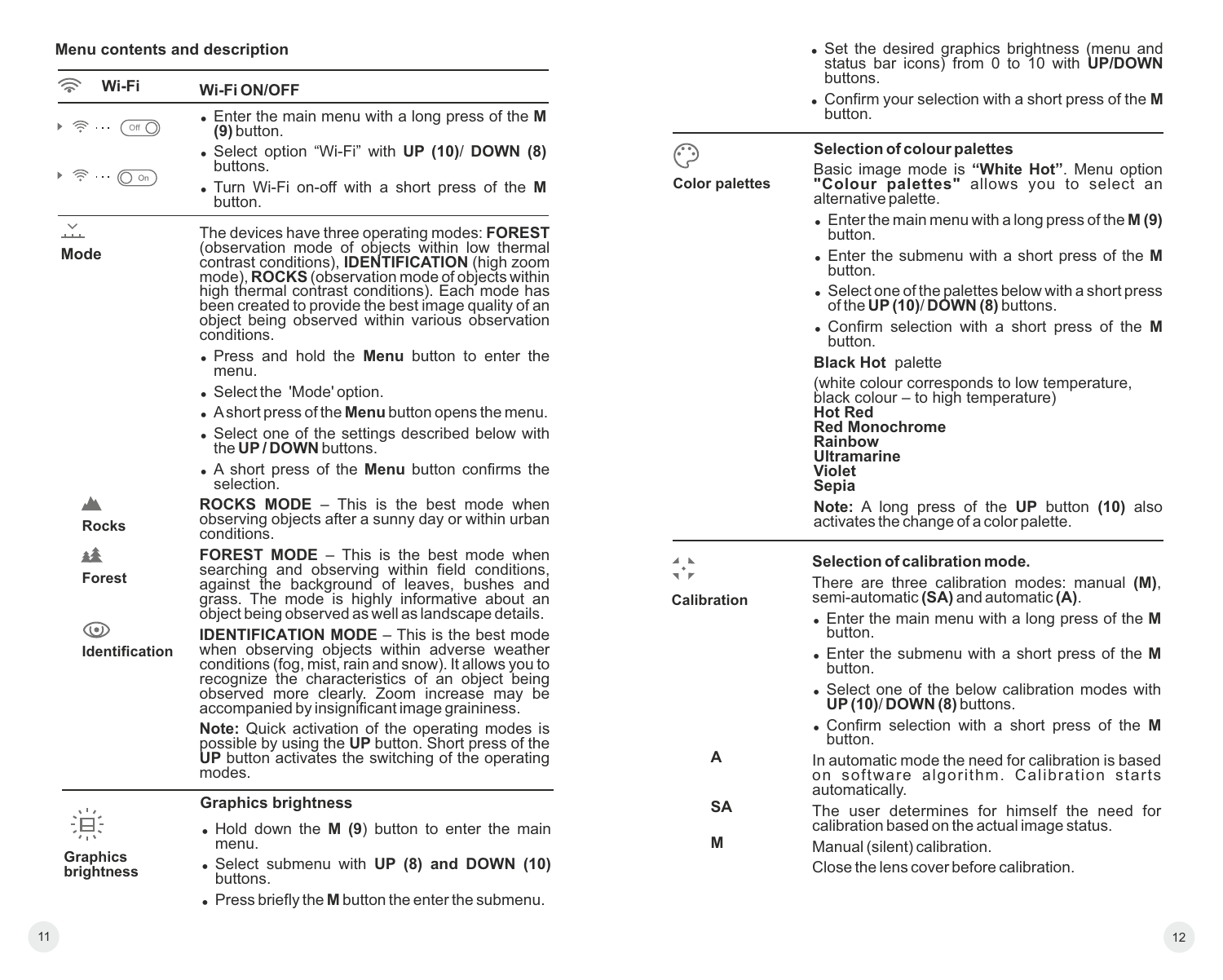| $\widehat{\varphi}$         | Wi-Fi setup                                                                                                                                                                            | Ō                         | Time setup                                                                                                                                         |
|-----------------------------|----------------------------------------------------------------------------------------------------------------------------------------------------------------------------------------|---------------------------|----------------------------------------------------------------------------------------------------------------------------------------------------|
| <b>WiFi settings</b>        | This menu option allows you to set up your device<br>for operation in a Wi-Fi network.                                                                                                 | <b>Time</b>               | • Enter the submenu "Time" with a short press of<br>the $M(9)$ button.                                                                             |
| <b>Password</b><br>setup    | This menu option allows you to set a password to<br>access your thermal imager from an external<br>device.                                                                             |                           | • Select the desired time format with a short press of the UP/DOWN buttons: 24 or PM/AM.                                                           |
| $\cdots$ 12345<br>PAS       | The password is used to connect an external device<br>(i.e. smartphone) to your thermal imager.                                                                                        |                           | • Switch to hour setup with a short press of the M<br>button.                                                                                      |
|                             | • Enter the submenu "Wi-Fi" with a short press of<br>the $M(9)$ button.                                                                                                                |                           | Select hour value with a short press of the UP/<br><b>DOWN</b> buttons.                                                                            |
|                             | • The default password (12345 or 12345678<br>depends on product firmware) will appear on the                                                                                           |                           | Switch to minute setup with a short press of the M<br>button.                                                                                      |
|                             | screen.                                                                                                                                                                                |                           | • Select minute value with a short press of the UP/<br><b>DOWN</b> buttons.                                                                        |
|                             | • Set the desired password with the UP (10) and DOWN (8) buttons (button UP to increase value;<br>button DOWN to reduce). Switch between digits<br>with a short press of the M button. |                           | Save selected time and exit the submenu with a<br>long press of the <b>M</b> button.                                                               |
|                             | • Save the password and exit the submenu with a<br>long press of the <b>M</b> button.                                                                                                  | Units of                  |                                                                                                                                                    |
| <b>Access</b>               | Access level setup                                                                                                                                                                     | measure                   | Selection of units of measurement<br>• Enter the submenu "M/Y" with a short press of                                                               |
| level setup                 | This menu option allows you to set required access<br>level of the Stream Vision application to your                                                                                   |                           | the <b>M</b> button.                                                                                                                               |
| ▶ Owner<br>PAS<br>Guest     | device.                                                                                                                                                                                | $\mathbb{Z}_{\mathbb{Y}}$ | • Select the desired time format with a short press<br>of the UP/DOWN buttons, press M again.                                                      |
| උදු                         | • Access level Owner. The Stream Vision user has<br>the complete access to all device's functions.                                                                                     | <b>Meters</b>             | • Menu exit will take place automatically.                                                                                                         |
|                             | • Access level Guest. The Stream Vision user has                                                                                                                                       |                           |                                                                                                                                                    |
|                             | the access only to the real time video stream from                                                                                                                                     | $\frac{mn}{\sqrt{c}}$     | Formatting.                                                                                                                                        |
|                             | the device.                                                                                                                                                                            | <b>JULI</b><br>Format     | This menu option allows you to format your device's<br>Flash card or memory card (erase all files from its                                         |
| <u> १०</u> ३                | The following settings are available:<br>Language selection                                                                                                                            |                           | memory).<br>• Enter the Format submenu with a short press of                                                                                       |
| <b>Settings</b><br>Language | . Enter the submenu "Language" with a short<br>press of the M button.                                                                                                                  |                           | the $M(9)$ button.<br>. With a short press of the UP/ DOWN buttons                                                                                 |
| $\cdots$ English            | • Select one of the available interface languages<br>with a short press of the UP/ DOWN buttons:                                                                                       |                           | select "Yes" to format the memory card or "No"<br>to return to the submenu.                                                                        |
|                             | English, French, German, Spanish.<br>• Switch between languages with a short press of                                                                                                  |                           | • Confirm selection with a short press of the M<br>button.                                                                                         |
|                             | the <b>M</b> button.<br>• Save selection and exit the submenu with a long                                                                                                              |                           | . If "Yes" is selected, display will show "Do you<br>want to format memory card?" and "Yes" and<br>"No" options. Select "Yes" to format the memory |
|                             | press of the M button.<br>Date setup                                                                                                                                                   |                           | card.                                                                                                                                              |
| 閊                           | • Enter the submenu "Date" with a short press of                                                                                                                                       |                           | • Message «Memory card formatting» means<br>that formatting is in progress.                                                                        |
| Date                        | the M button. Date format is displayed as:<br>YYYY/MM/DD (year/month/day)                                                                                                              |                           | • Upon completion of formatting the message<br>«Formatting completed» is shown.                                                                    |
|                             | • Select the correct values for the year, month and<br>date with a short press of the UP/DOWN buttons.                                                                                 |                           | • If "No" is selected, formatting is aborted and you<br>return to the submenu.                                                                     |
|                             | • Switch between digits with a short press of the M<br>button.                                                                                                                         |                           |                                                                                                                                                    |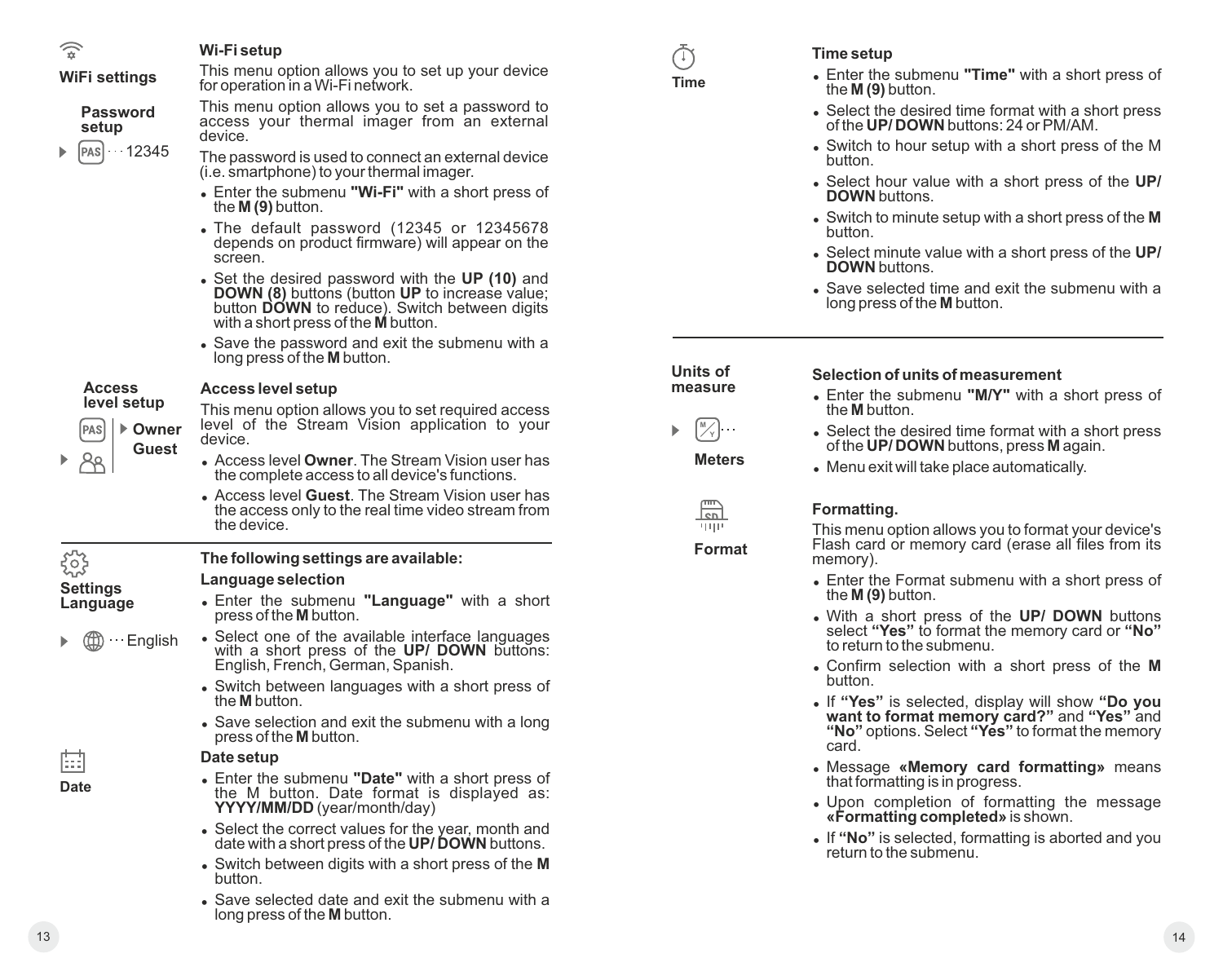**Reset**

#### **Restore default settings**

- Enter the Reset submenu with a short press of the **M (9)** button.
- <sup>=</sup> With a short press of the **UP/ DOWN** buttons select **"Yes"** to restore default settings or **"No"** to abort.
- <sup>=</sup> Confirm selection with a short press of the **M** button.
- <sup>=</sup> If **"Yes"** is selected, display will show **"Return default settings?"** and **"Yes"** and **"No"** options. Select **"Yes"** to restore default settings.
- If "No" is selected, action is aborted and you return to the submenu.

The following settings will be restored to their original values before changes made by the user:

- <sup>=</sup> **Operating mode of video recorder** video
- <sup>=</sup> **Operating mode**  Forest
- **Calibration mode** automatic
- <sup>=</sup> **Language** English
- **Wi-Fi** off (default password)
- <sup>=</sup> **Digital zoom** off
- $\cdot$  **PiP** off
- <sup>=</sup> **Colour palette** White Hot
- <sup>=</sup> **Unit of measurement** metric

**Warning:** date and time settings, default pixel map and remote control activation are not restored.

#### **Remote control** (bought separately)

Before operating the remote control (RC), remember to activate it as follows:

- Press the M button, countdown starts (30 sec), within which hold down for two seconds any RC button.
- If activation is successful, the message **«Connection complete»** appears  $\mathbb{R}^{\mathcal{C}}$ .
- <sup>=</sup> If error occurs the message **«Connection failed»** appears  $\mathbb{R}$ . Repeat the procedure.
- The RC is activated and ready for use.
- $\bullet$  To unlink the RC, press the **M** button, wait for the countdown to expire without pressing any RC button for 30 sec.
- All remote controls previously linked to your device are now unlinked.

**Microphone**  $\bigcirc$ b))  $\cdots$   $\bigcirc$  of  $\bigcirc$ 

- <sup>=</sup> Hold down the **M (9)** button to enter the main menu.
- <sup>=</sup> Select submenu with **UP (8) and DOWN (10)** buttons.
- $\bullet$  Press briefly the **M** button the enter the submenu.
- Turn the microphone on/off with a short press of the **M** button.
- With the microphone on, you will have audio track in your video. Microphone is off by default.



G

 $\times$ 

I x=95 y=99

 $\mathbf{G} \times$ 

#### **Defective pixel repair**

**pixel repair**

When operating a thermal imager, defective (dead) pixels (bright or dark dots with constant brightness) may become visible on the sensor.

The defective pixels on the sensor may proportionally increase in size when digital zoom is activated. **Lexion** thermal imagers allow the user to repair defective pixels on the detector using a software-based method or to abort deletion.

- <sup>=</sup> Enter the submenu with a short press of the **M** button.
- Select icon  $\left(\begin{matrix} + \end{matrix}\right)$  with a short press of the **M** button.
- $\bullet$  A marker (H)  $\times$  appears on the left side of the display.
- . On the right side of the display appears "magnifying glass" **(G)** – a magnified image in a<br>frame with a fixed cross  $\times$  , designed for easier<br>detection of a defective pixel and to match the pixel with the marker, horizontal and vertical arrows for X and Y axes **(I)** showing marker's movement.
- With a short press of the **UP/ DOWN** buttons move the marker to align it with a defective pixel.
- Switch the direction of the marker from horizontal to vertical and vice versa with a short press of the **M** button.
- Align the defective pixel with the fixed cross in the frame – the pixel should disappear.
- Delete the defective pixel with a short press of the **REC (7)** button.
- <sup>=</sup> A brief message **"OK"** appears in the frame in case of success.
- Then you can delete another defective pixel by moving the marker along the display.
- <sup>=</sup> Exit **"Defective pixel repair"** option with a long press of the **M** button.

**Remote Control**

 $\mathbb{E}_y$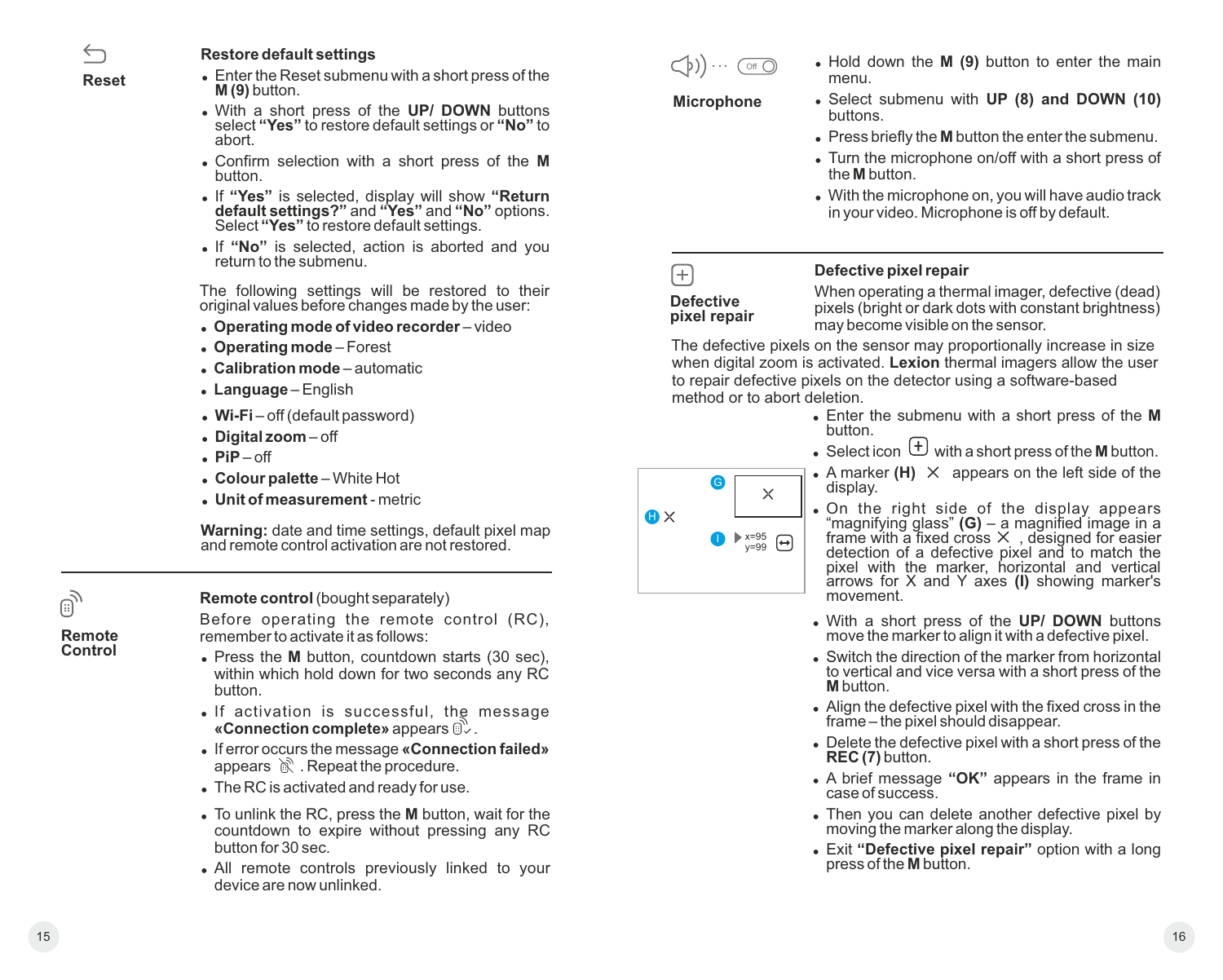#### **Return to default defective pixel pattern**

This option allows you to cancel deletion of the defective pixels and return them to the original state.

- <sup>=</sup> Enter the submenu with a short press of the **M** button.
- $\bullet$  Select icon  $\bullet$  and press **M**.
- <sup>=</sup> Select **"Yes"** if you wish to return to default defective pixel pattern, or **"No"** if you do not.
- <sup>=</sup> Confirm selection with a short press of the **M** button.

**Attention! The display of a thermal imager may have 1-2 pixels represented as bright white or color (blue, red) dots which cannot be deleted and are not a defect.** 

(i)

This option allows the user to view the following information about the device:

**Device information**

- <sup>=</sup> software version
- SKU number hardware version

<sup>=</sup> serial number <sup>=</sup> service information Select menu option **Device information** with a short

press of the **M** button to review information.

#### **STATUS BAR 13**

The status bar is located in the lower part of the display and shows information on the actual operating status of the device, including:

| IQ) | <b>TAA</b> | $\therefore$ A | 16х | 12:30AM | 01 |
|-----|------------|----------------|-----|---------|----|
|     |            |                |     |         |    |
|     |            |                |     |         |    |

**(1)** Colour palette

*(shown only if the "Black Hot" palette is selected)*

<sup>=</sup> Full name

**(2)** Operating mode

**(3)** Calibration mode

*(in the automatic calibration mode, three seconds before automatic calibration a countdown timer 00:01 is shown in place of the calibration mode icon).*

**(4)** Current full magnification (for example, 16x)

**(5)** Wi-Fi connection status

**(6)** Running time

**(7)** Battery charge level

 *(if the device is powered by the Battery Pack)* or

External battery power indicator -

*(if the device is powered by an external power supply)* 



# **VIDEO RECORDING AND PHOTOGRAPHY**

**Lexion** thermal imagers feature video recording and photography of the image being ranged to the internal memory card.

Before using this feature please read the menu options **"Date setup"**, **"Time setup"** of the section **"Main menu functions"**.

**The built-in recorder operates in two modes - VIDEO and PHOTO** 

# **VIDEO mode. Video recording**

- The device in the VIDEO mode upon turning on.
- In the top left corner you will see icon  $\Box$  and remaining recording  $\alpha$ time in the format HH:MM (hours: minutes) 5:12.
- Start video recording with a short press of the **REC (7)** button.
- Upon start of video recording icon  $\mathbb{C}$  disappears, and icon **REC** and recording timer in the format MM:SS (minutes : seconds) appear instead: OREC | 00:25
- Pause and resume recording video with a short press of the **REC** button.
- Stop recording video with a long press of the **REC** button.
- Video files are saved to the memory card after stopping video.
- Switch between modes (Video-> Photo-> Video) with a long press of the **REC** button.

# **Photo mode. Photography** [0]

- Switch to the Photo mode with a long press of the REC button.
- $\circ$ Take a picture with a short press of the **REC** button. The image freezes for 0.5 sec and a photo is saved to the internal memory. in the top left corner of the display you can see: photography icon  $\lceil \bigcirc \rceil$ . ">100" means that you can take more than 100 pictures. If the number of available pictures is less than 100, actual amount of available pictures (for example 98) is shown next to the icon  $\lceil \overline{Q} \rceil$ .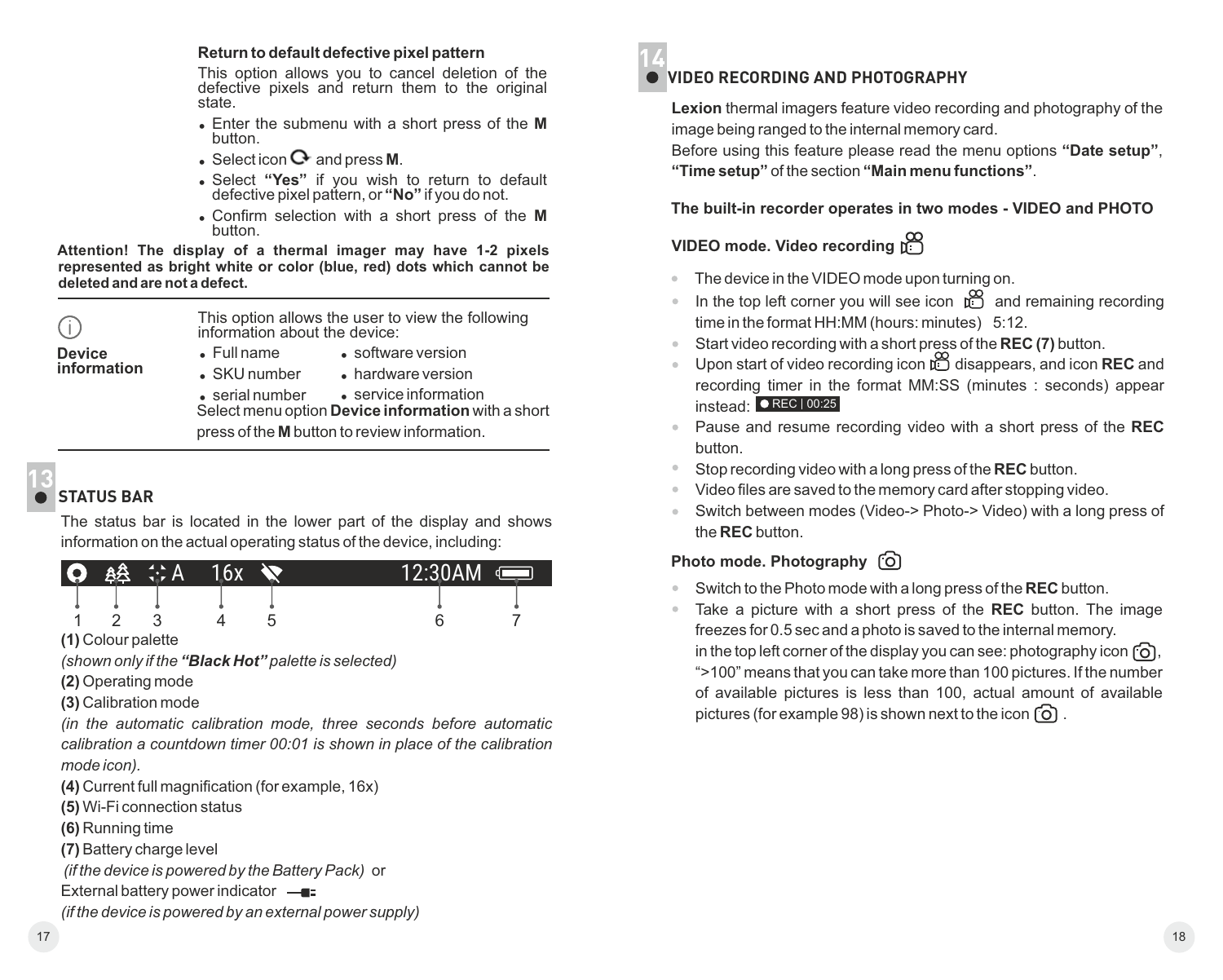#### **Notes:**

- you can enter and operate the menu during video recording;

 - recorded videos and photos are saved to the built-in memory card in the format i**mg\_xxx.jpg (photos)**; **video\_xxx.avi (videos)**. **xxx** – three-digit counter for videos and photos;

- counter for multimedia files cannot be reset;

#### **Attention!**

**- maximum duration of a recorded file is seven minutes. After this time expires a video is recorded into a new file. The number of recorded files is limited by the capacity of unit's internal memory;**

**- regularly check the free capacity of the internal memory, move recorded footage to other storage media to free up space on the internal memory card.** 

#### **IMPORTANT!**

To playback video files recorded by thermal imaging devices on iOSbased computers, we recommend that you use **VLC** video player or **Elmedia player.**

Download links and QR codes are shown below:

http://www.videolan.org/ vlc/download-macosx.html

**VLC VIDEO PLAYER ELMEDIA VIDEO PLAYER** https://itunes.apple.com/us/ app/elmedia-multiformat-video/ id937759555?mt=12





#### **WI-FI FUNCTION 15**

Your thermal imager features wireless connection option (Wi-Fi) which links it with external appliances (smartphone, tablet PC).

Turn on the wireless module with a long press of the **M** button. Wi-Fi  $\circ$ operation is shown in the status bar as follows:

| <b>Connection status</b>        | <b>Status bar indication</b> |
|---------------------------------|------------------------------|
| Wi-Fi is off                    |                              |
| Wi-Fi activated by the user,    |                              |
| Wi-Fi in the device is being    |                              |
| activated                       |                              |
| Wi-Fi is on, no connection with | $\blacksquare$ ?             |
| device                          |                              |
| Wi-Fi is on, device connected   |                              |

- Your device is detected by an external device as **Lexion\_XXXX**», where **XXXX** – is the last four digits of device's serial number».
- After a password is generated on an external appliance (please refer to the menu option **"Wi-Fi setup"** of the section "**Main menu functions"** of this user manual) and connection is established, the icon  $\widehat{\mathbb{C}}$  in the status bar changes to  $\P$ .

## **STADIAMETRIC RANGEFINDER 16**

Thermal imagers are equipped with a stadiametric rangefinder which allows the user to estimate approximate distance to an object of known size.

- Select the **"Stadiametric rangefinder"** function with a short press of  $\alpha$ the **M (9)** button and select icon . Press **M** to confirm selection.
- You will see on the display:  $\alpha$ 
	- horizontal measurement bars **(J)**;
	- three reference objects with approximate height (0.3m; 0.7m; 1.7m) **(K)**;
	- respective distance values for the three objects **(L)**.



Move the lower fixed bar under the object being ranged and, while pressing the **UP/ DOWN** buttons, move the upper horizontal bar relative to the lower fixed bar until the object fits entirely between the two cursors. The distance to the object is automatically recalculated as you move the upper line.

If ranging does not take place within 10 seconds, the information disappears from the display.

To select the unit of measurement (metres or yards), go to the respective menu option. When switching to "yards" unit of measurement pre-set values are shown as: 0.3y; 0.7y; 1.7y.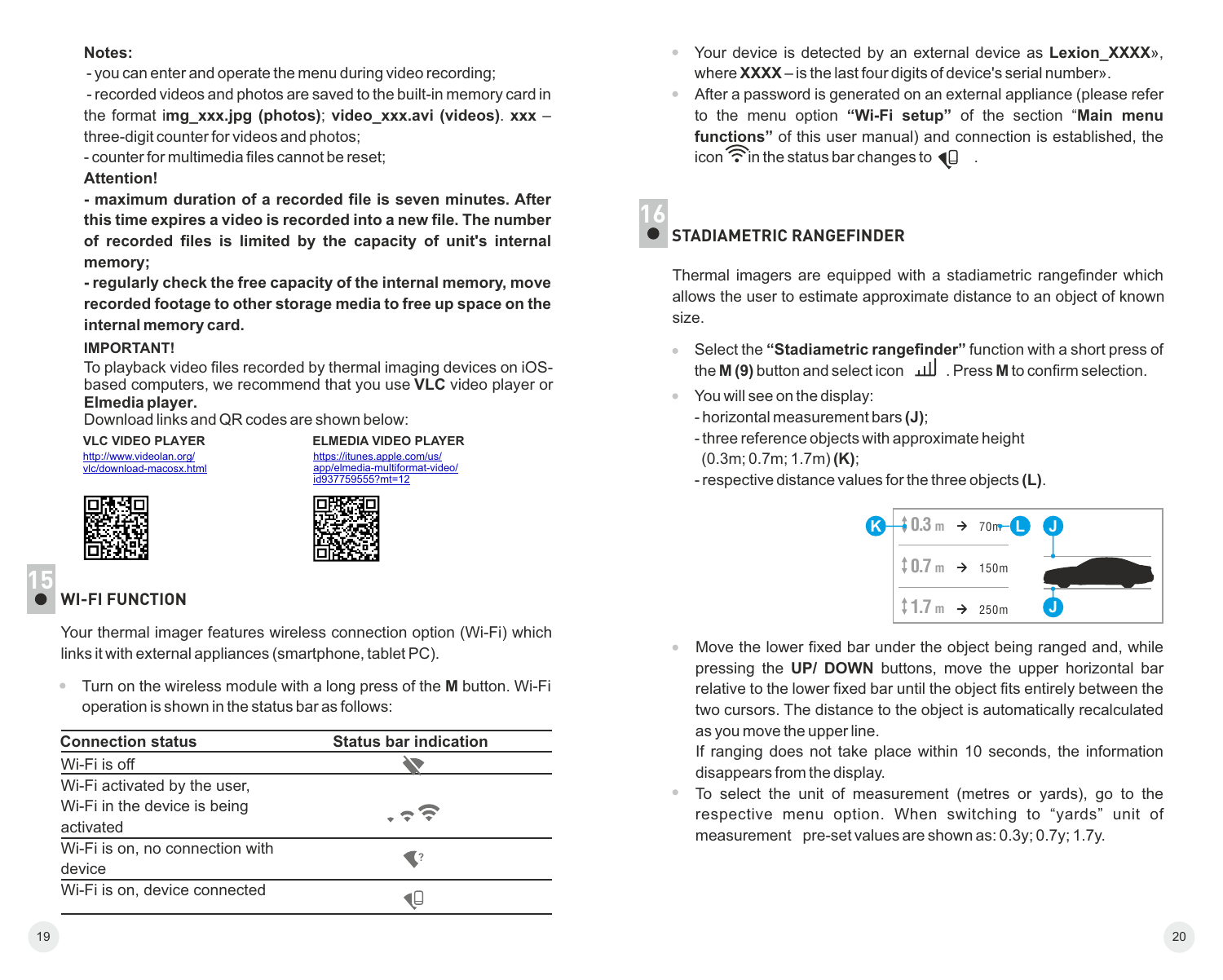- Before it appears on the display, a measured distance value is rounded up to 5 m for larger values, and rounded down to 1 m for smaller values.
- Exit rangefinder mode with a short press of the **M** button or wait 10 seconds to exit automatically.

#### **FUNCTION DISPLAY OFF 17**

The Display off function deactivates transmission of image to the display by minimizing its brightness. This prevents accidental disclosure. The device keeps running.

- When the device is on, hold down the **ON (11)** button. Display goes out, message **"Display off"**.
- To activate the display, press briefly the **ON** button.
- When holding down the **ON** button, the display shows **"Display off"**  message with countdown, the device will turn off.



**6.3x**

**3.1x**

#### **FUNCTION PiP 18**

**PiP** ("Picture in Picture") allows you to see a zoomed image simultaneously with the main image in a dedicated window.



- Change zoom ratio in the **PiP** window with a short press of the **DOWN** button.
- The zoomed image is displayed in a dedicated window, with the full  $\bullet$  . optical magnification being shown.
- The main image is shown with optical magnification ratio which  $\bullet$ corresponds to ratio x1.0.
- When PiP is turned on, you can operate the step-up and continuous  $\bullet$ digital zoom. The full optical magnification will take place only in the dedicated window.
- When **PiP** is turned off, the image is shown with the optical magnification set for the **PiP** function.



# **STREAM VISION**

**Lexion** thermal imagers support Stream Vision technology which allows you to stream image from the display of your thermal imager to a smartphone or tablet PC via Wi-Fi in real time mode. You can find further guidelines on Stream Vision online at www.pulsar-vision.com

*Note: The Stream Vision application allows you to update the firmware features of your thermal imager.* 

*Scan the QR codes to download Stream Vision free of charge:* 

## Google Play (Android OS): iTunes (iOS):





#### **USB CONNECTION 20**

- Connect one end of the **USB** cable to the **Micro-USB (4)** port of your device, and the other end to the USB port of your PC/laptop.
- Turn the device on with a short press of the **ON (11)** button (device that has been turned off cannot be detected by your computer).
- Your device will be detected by the computer automatically; no drivers need to be installed.
- Two connection modes will appear on the display:



USB connection

匝

 $\overline{\Psi}$ 



- Select connection mode with **UP** and **DOWN** buttons.
- Confirm selection with a short press of the **M** button.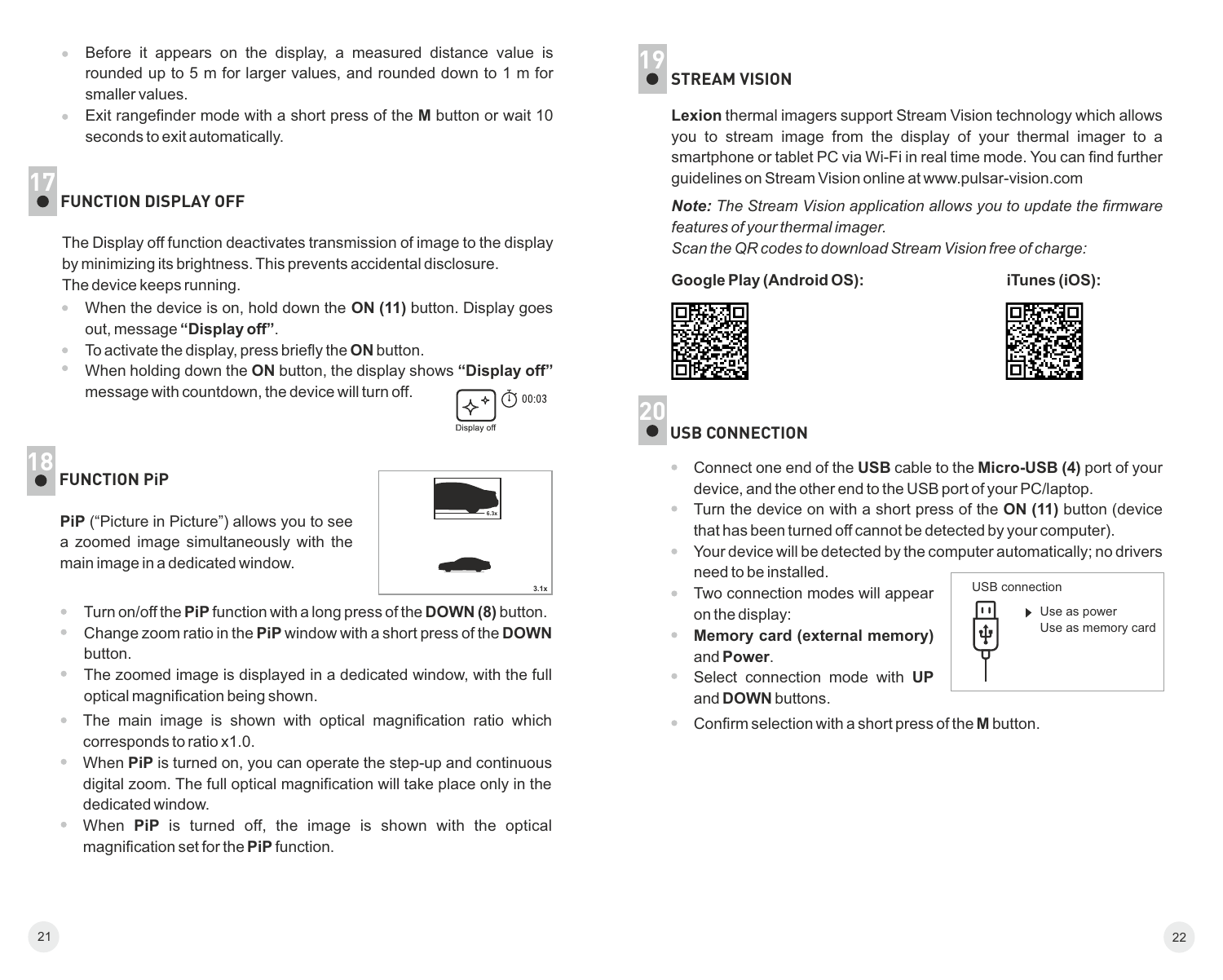#### **Connection modes:**

**Memory card (external memory).** In this mode the device is detected by the computer as a flash card. This mode is designed for work with the files saved in device's memory. The device's functions are not available in this mode; the device turns off automatically.

- If video recording was in progress when connection was made, recording stops and video is saved.

When **USB** is disconnected from the device where connection is in the **USB** Mass storage device mode, the device remains on the **OFF** state. Turn the device **ON** for further operation.

#### **Power.**

In this mode PC/laptop is used as an external power supply. The status bar shows icon  $-\blacksquare$ . The device continues operating and all functions are available.

**Note:** The Battery pack installed in the device is not being charged!

When **USB** is disconnected from the device when in the Power mode, the device keeps operating with Battery Pack, if available, and it has sufficient charge.

# **21**

#### **WIRELESS REMOTE CONTROL (bought separately)**

Wireless remote control (RC) duplicates the **POWER ON** function, digital zoom, video start/stop and menu navigation.

#### **RC controls are as follows:**

- **ON Button (14)**: duplicates the functions of the **ON (11)** button.
- **Button (15)**: digital zoom activation. Function **PiP**.
- **Button (16)**: duplicates the functions of the **REC (7)** button.
- Controller **(17)**: duplicates the functions of the **М (9)** button when pressed; duplicates the functions of the **UP (10)**/ **DOWN (8)** upon rotation (in quick menu/main menu).



**22**

#### **TECHNICAL INSPECTION**

#### **Check:**

- External view (there should be no cracks on the housing).
- The state of the objective and eyepiece lenses (there should be no cracks, spot, dust, deposits etc. ).
- The state of the Battery Pack (should be charged) and electric terminals (there should be no oxidation).
- Correct functioning of the controls.
- **23**

### **MAINTENANCE AND STORAGE**

Maintenance should be carried out no less frequently than twice a year, and should consist of the following measures:

- $\alpha$ Wipe external plastic and metal surfaces clean of dust and dirt with a soft cloth moistened with a synthetic cleaning agent.
- Clean the electric terminals of the Battery Pack and device's battery slot using a grease-free organic solvent.
- Check the objective and eyepiece lenses. If required, remove dust and sand (preferably by a noncontact method). Clean the external surfaces of the lenses with products expressly designed for this purpose.
- Store the device in a carrying case. Remove the Battery Pack for long-term storage.

#### **TROUBLESHOOTING 24**

The table presented below lists some potential problems that may occur when using the device. If a problem encountered with the device is not listed, or if the recommended action does not resolve the problem, the unit should be returned for repair.

| <b>Problem</b>                           | Check                                   | <b>Corrective action</b>                            |
|------------------------------------------|-----------------------------------------|-----------------------------------------------------|
| The thermal imager<br>will not turn on.  | Battery Pack is discharged.             | Charge the battery.                                 |
| The unit does not<br>operate on external | USB cable is damaged.                   | Replace USB cable.                                  |
| power supply.                            | External power supply is<br>discharged. | Charge the external power<br>supply (if necessary). |